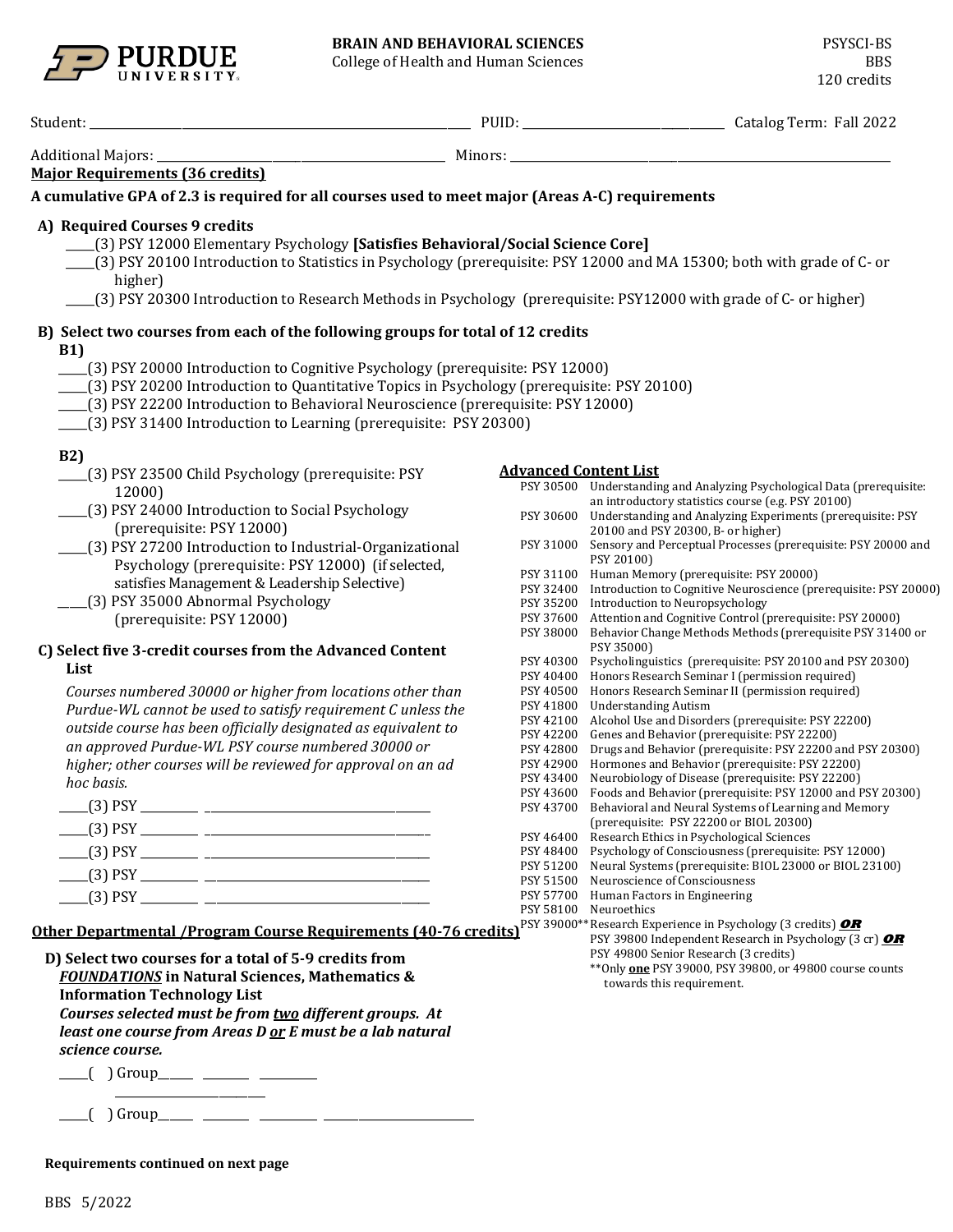## **E) Select at least 9 credits from** *ADDITIONAL STUDY* **in Natural Sciences, Mathematics, & Information Technology List**  *At least one course from Areas D or E must be a lab natural science course.* **(9-13 credits)**

| ______<br>______ |
|------------------|
| _____            |
| _____            |

# **Cultural/International Diversity Selective 0-16 credits**

The Cultural/International Diversity requirement may be met by completing *ONE* of the four options listed below:

The Cultural/International Diversity Selective requirement may be waived for international students. See Academic Advisor for guidelines and approval

*Option 1*. Proficiency through level IV in any one foreign language.

| $(3-4)$       | 10100 | Select from American Sign Language, Arabic, Chinese, French, German, Greek, |  |
|---------------|-------|-----------------------------------------------------------------------------|--|
| $-$ (3-4)     | 10200 | Hebrew, Italian, Japanese, Korean, Latin, Portuguese, Russian, or Spanish.  |  |
| $-$ (3-4) $-$ | 20100 |                                                                             |  |
| $(3-4)$       | 20200 |                                                                             |  |
|               |       |                                                                             |  |

*Option 2*. Proficiency through level III in any one foreign language AND a course from Cultural/International Diversity Selective list.

- $\frac{1}{(3-4)}$  10100
- $\frac{1}{2}$  (3-4)  $\frac{10200}{2}$
- $(3-4)$  20100

\_\_\_\_\_(3) \_\_\_\_\_\_\_\_\_\_\_\_\_\_\_\_\_\_\_\_select a course from Cultural/International Diversity Selective list

- *Option 3*. Two courses in any one foreign language AND an approved study abroad experience of at least 6 weeks in duration, which meets the following criteria:
	- a) Must take place outside the United States
	- b) Have significant immersion in the local culture and language independent of any U.S.-based program in which the student may be participating.
	- c) Student passes at least 6 credit hours of course work
- $\frac{1}{2}$  (3-4)  $\frac{10100}{2}$

 $\frac{1}{2}$  (3-4)  $\frac{10200}{2}$ 

\_\_\_\_\_ ( ) \_\_\_\_\_\_\_\_\_\_\_Study Abroad Experience

*Option 4.* An approved semester length (Fall/Spring) study abroad experience which satisfies the following criteria:

- a) Must take place outside the United States
- b) Have significant immersion in the local culture and language independent of any U.S.-based program in which the student may be participating.
- c) Student passes at least 12 credit hours of course work
- \_\_\_\_\_\_\_( ) \_\_\_\_\_\_\_\_\_\_\_Study Abroad Experience
- \_\_\_\_\_ (3) COM 11400 Fundamental of Speech Communication [**fulfills Oral Communication Core**]
- \_\_\_\_\_ (3-4) ENGL 10600 First-Year Composition or ENGL 10800 Accelerated First-Year Composition or HONR 19903 Interdisciplinary Approaches to Writing **[Satisfies Information Literacy and Written Communication Cores]**
- \_\_\_\_\_ (3-5) MA 15300 College Algebra, MA 15800 Precalculus-Functions & Trigonometry, MA 16010 Applied Calculus I, MA 16100 Plane Analytic Geometry & Calculus I, or MA 16500 Analytic Geometry & Calculus I **[Satisfies Quantitative Reasoning Core]**



**Requirements continued on next page**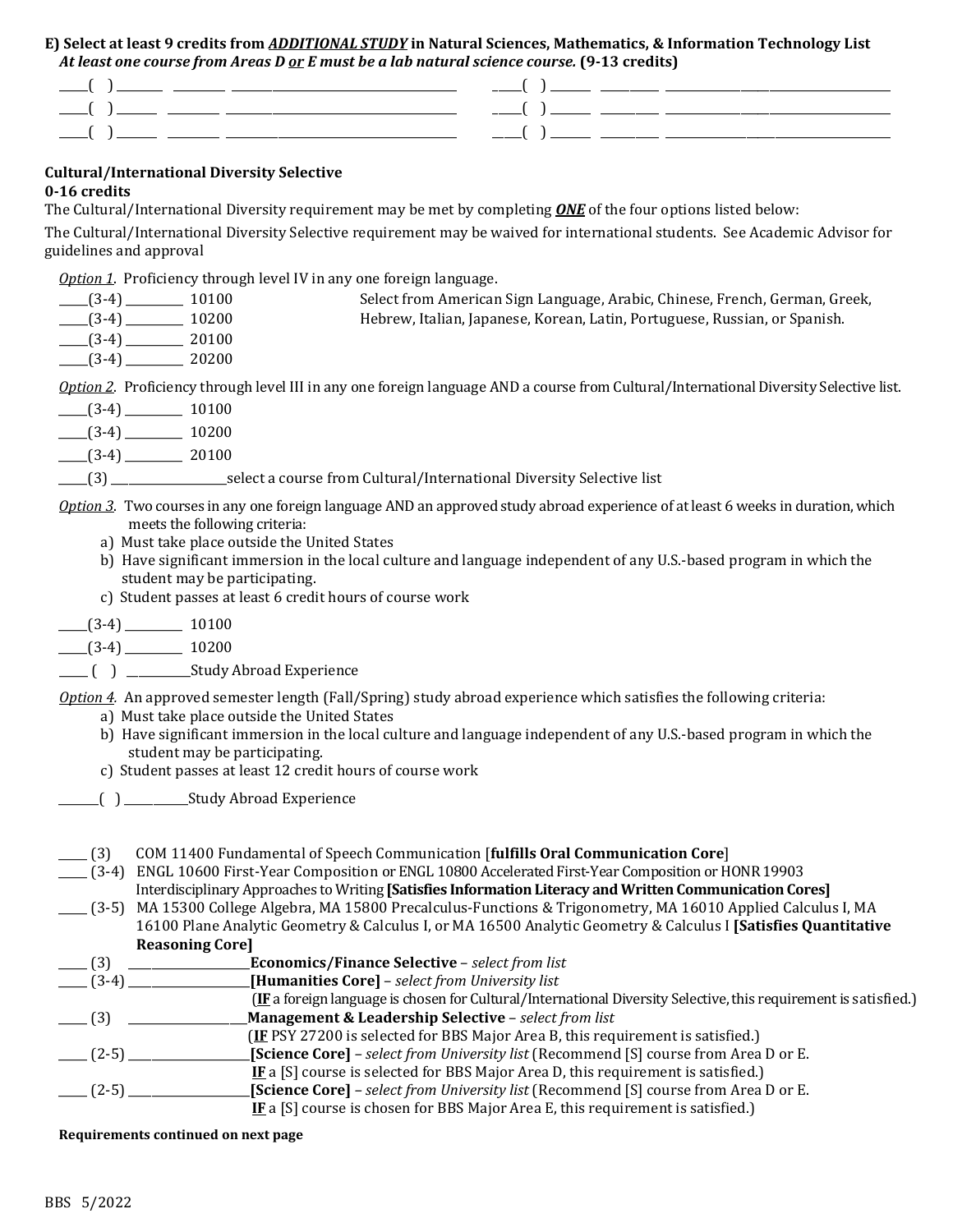| $-$ (1-3).   | <b>[Science, Technology &amp; Society Core]</b> - select from University list (Recommend [STS] course from |
|--------------|------------------------------------------------------------------------------------------------------------|
|              | Area D or E. IF a [STS] course is chosen for BBS Major Area D or E, or for Social Ethics Selective, this   |
|              | requirement is satisfied.)                                                                                 |
| $\equiv$ (3) | <b>Social Ethics Selective - select from list</b>                                                          |
|              | (IF PSY 46400 or PSY 58100 is selected for BBS Major Area C, this requirement is satisfied.)               |

Courses that satisfy Core requirements may also be used to satisfy Selective requirements, if applicable. Courses that satisfy major requirements (Areas A-C) may also be used to satisfy Selective requirements, if applicable. Courses that satisfy major requirements (Areas A-E) may also be used to satisfy Core requirements, if applicable.

## **Electives (8-44 credits)**

**At least 32 credits of coursework from Purdue University required at 30000 level or higher.** 

# **120 semester credits required for Bachelor of Science degree**

**Students may NOT major in both Psychological Sciences (PSYS) and Brain & Behavioral Sciences (BBS).**

University Foundational Learning Outcomes List:<https://www.purdue.edu/provost/students/s-initiatives/curriculum/courses.html> **----------------------------------------------------------------------------------------------------------------------------------------------------------------**

# **BRAIN AND BEHAVIORAL SCIENCES SELECTIVE REQUIREMENT LISTS**

|             |       | <b>CULTURAL/INTERNATIONAL DIVERSITY (3 CR IF REQUIRED)</b> | SOC         | 31000 | Race and Ethnicity                                         |
|-------------|-------|------------------------------------------------------------|-------------|-------|------------------------------------------------------------|
| AAS         |       | 27100 Introduction to African-American Studies [H]         |             | 33800 | <b>Global Social Movements</b>                             |
|             | 37100 | The African American Experience                            |             | 33900 | Sociology of Global Development                            |
|             | 37300 | Issues in African-American Studies                         |             | 45000 | Gender Roles in Modern Society                             |
| ANTH        | 20500 | Human Cultural Diversity [BSS]                             | <b>SPAN</b> | 23500 | Spanish American Literature. in Translation [H]            |
|             | 21200 | Culture, Food & Health                                     |             | 33500 | Literature of the Spanish-Speaking Peoples in the U.S.     |
|             | 23000 | Gender Across Cultures (30300) [BSS]                       | WGSS        | 28000 | Women's, Gender, and Sexuality Studies: An                 |
|             | 37900 | Native American Cultures [BSS]                             |             |       | Introduction [BSS] [H]                                     |
| ASAM        | 24000 | Introduction to Asian American Studies                     |             | 38000 | Comparative Studies in Gender and Culture [BSS]            |
|             | 34000 | Contemporary Issues in Asian American Studies              |             |       |                                                            |
| ASL         | 28000 | American Deaf Community: Language, Culture, and            |             |       | <b>ECONOMICS/FINANCE COURSES (3 CR)</b>                    |
|             |       | Society                                                    | AGEC        | 21700 | Economics [BSS]                                            |
| <b>COM</b>  | 22400 | Communicating in the Global Workplace [BSS]                | <b>CSR</b>  | 10300 | Introduction to Personal Finance                           |
|             | 37600 | <b>Communication and Gender</b>                            |             | 34200 | <b>Personal Finance</b>                                    |
| <b>ENGL</b> | 25700 | Literature of Black America                                | <b>ECON</b> | 21000 | Principles of Economics [BSS]                              |
|             | 36000 | Gender and Literature                                      |             | 25100 | Microeconomics [BSS]                                       |
| <b>HDFS</b> | 28000 | Diversity in Individual and Family Life [BSS]              |             | 25200 | Macroeconomics [BSS]                                       |
| <b>HIST</b> | 10500 | Survey of Global History [H]                               |             |       |                                                            |
|             | 21000 | The Making of Modern Africa [H]                            |             |       | <b>MANAGEMENT &amp; LEADERSHIP COURSES (3 CR)</b>          |
|             | 24000 | East Asia and Its Historic Tradition [H]                   | COM         |       | 37500 Conflict & Negotiation                               |
|             | 24100 | East Asia in the Modern World [H]                          | <b>ENTR</b> |       | 20000 Introduction to Entrepreneurship and Innovation      |
|             | 24300 | South Asian History and Civilizations [H]                  |             |       | MGMT 44301 Management of Human Resources                   |
|             | 24500 | Introduction to the Middle East History & Culture [H]      | PSY         |       | 27200 Introduction to Industrial-Organizational Psychology |
|             | 27100 | Intro to Colonial Latin American History 1492-1810 [H]     | TLI         |       | 11200 Foundations of Organizational Leadership             |
|             | 27200 | Intro to Modern Latin American History 1810 to present     |             |       | 15200 Business Principles for Organizational Leadership    |
|             | 35400 | Women in America to 1870 [H]                               |             |       |                                                            |
|             | 37500 | Women in America since 1870 [H]                            |             |       |                                                            |
|             | 37700 | History and Culture of Native America [H]                  |             |       |                                                            |
|             | 39600 | African American History to 1877 [H]                       |             |       |                                                            |
|             | 39800 | African American History since 1877 [H]                    |             |       |                                                            |
| <b>JWST</b> | 33000 | Introduction to Jewish Studies [H]                         |             |       |                                                            |
| PHIL        | 22500 | Philosophy and Gender                                      |             |       |                                                            |
|             | 23000 | Religions of the East (or REL 23000) [H]                   |             |       |                                                            |
|             | 24200 | Philosophy, Culture & the African-American Experience      |             |       |                                                            |
| POL         | 13000 | Introduction to International Relations [BSS]              |             |       |                                                            |
|             | 14100 | Governments of the World                                   |             |       |                                                            |
|             | 22200 | Women, Politics, and Public Policy [BSS]                   |             |       |                                                            |
|             | 23100 | Introduction to United States Foreign Policy [BSS]         |             |       |                                                            |
| <b>PSY</b>  | 23900 | The Psychology of Women                                    |             |       |                                                            |
|             | 33500 | Stereotyping and Prejudice                                 |             |       |                                                            |
| BBS 5/2022  |       |                                                            |             |       |                                                            |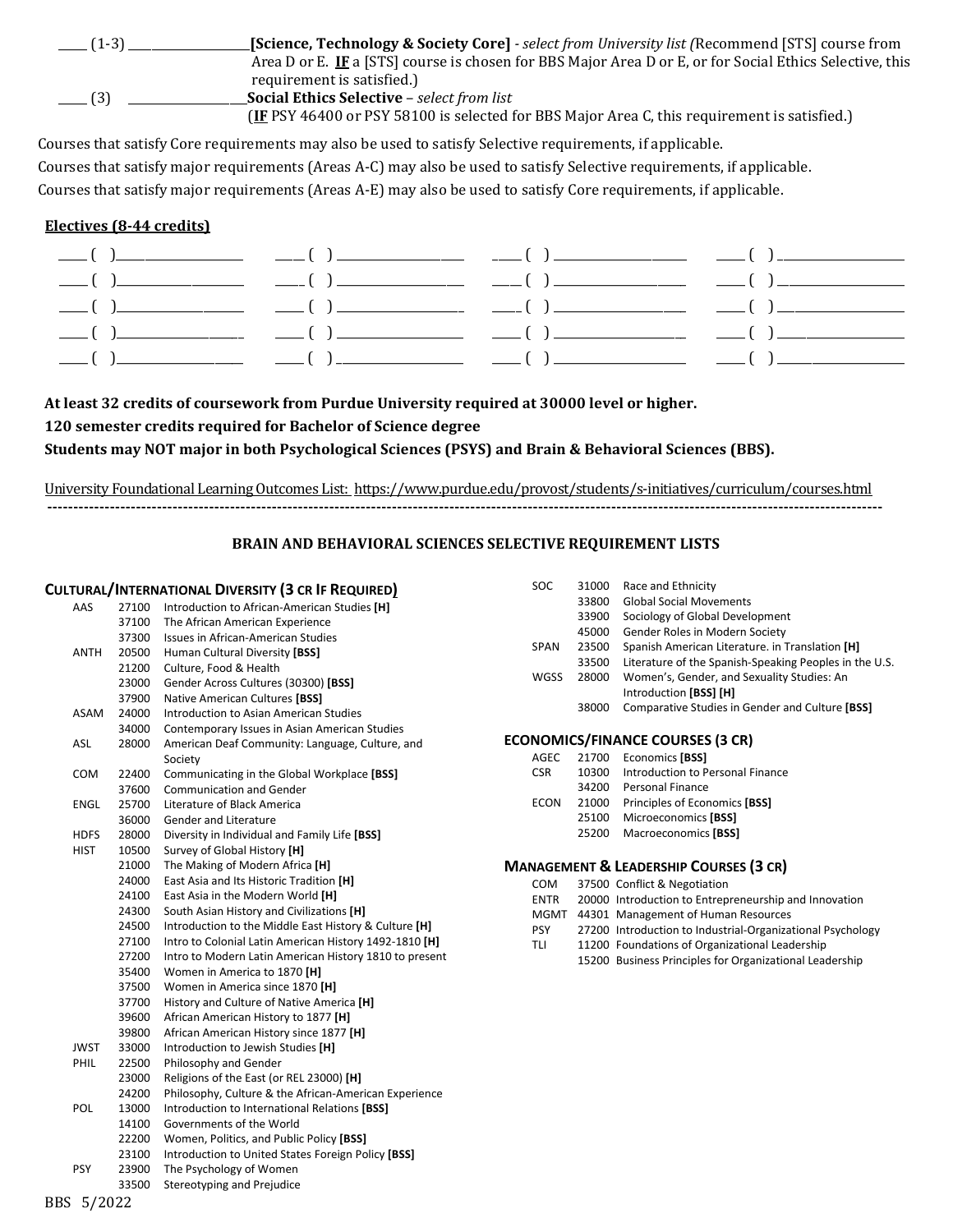#### **SOCIAL ETHICS COURSES (3 CR)**

| <b>ENTM</b> | 22830 Forensic Testimony and Ethics             |
|-------------|-------------------------------------------------|
| <b>PHIL</b> | 11100 Introduction to Ethics [H]                |
|             | 11400 Global Moral Issues [H]                   |
|             | 27000 Biomedical Ethics [STS]                   |
|             | 28000 Ethics and Animals [H]                    |
|             | 29000 Environmental Ethics [H]                  |
| <b>PSY</b>  | 46400 Research Ethics in Psychological Sciences |
|             | 58100 Neuroethics                               |

#### *(D) FOUNDATIONS* in Natural Sciences, Mathematics &

| Information Technology List (5-9 CR) |                                                      |  |  |
|--------------------------------------|------------------------------------------------------|--|--|
| Group 1                              |                                                      |  |  |
| ●BIOL 11000                          | Fundamentals of Biology I [S]                        |  |  |
| ●BIOL 11100                          | Fundamentals of Biology II [S]                       |  |  |
| <b>BIOL 11200</b>                    | Fundamentals of Biology [S] AND                      |  |  |
| <b>BIOL 11300</b>                    | Fundamentals of Biology [S] (must take both)         |  |  |
| <b>BIOL 12100</b>                    | Biology I: Diversity, Ecology and Behavior [STS] [S] |  |  |
| <b>BIOL 13100</b>                    | Biology II: Development, Structure and Function of   |  |  |
|                                      | Organisms [S]                                        |  |  |
| <b>BIOL 20100</b>                    | Human Anatomy and Physiology [S] OR                  |  |  |
| ●BIOL 20300                          | Human Anatomy and Physiology [S]                     |  |  |
| <b>BIOL 20200</b>                    | Human Anatomy and Physiology [S] OR                  |  |  |
| ●BIOL 20400                          | Human Anatomy and Physiology [S]                     |  |  |
| ●BIOL 22100                          | Introduction to Microbiology                         |  |  |
| Group <sub>2</sub>                   |                                                      |  |  |
| MA 16010                             | Applied Calculus I [QR]                              |  |  |
| MA 16100                             | Plane Analytic Geometry and Calculus I [QR]          |  |  |
| MA 16500                             | Analytic Geometry and Calculus I [QR]                |  |  |
| Group 3                              |                                                      |  |  |
| <b>CNIT 14100</b>                    | Internet Foundations, Technologies, and Development  |  |  |
| <b>CNIT 15501</b>                    | Introduction to Software Development Concepts        |  |  |
| <b>CNIT 17500</b>                    | <b>Visual Programming</b>                            |  |  |
| <b>CNIT 17600</b>                    | <b>Information Technology Architectures</b>          |  |  |
| CS 15900                             | C Programming                                        |  |  |
| CS 17700                             | Programming with Multimedia Objects                  |  |  |
| CS 18000                             | Problem Solving and Object-Oriented Programming      |  |  |
|                                      |                                                      |  |  |

# *(E) ADDITIONAL STUDY* in Natural Sciences, Mathematics &

|                      | <b>Information Technology List (9 CR)</b>               |
|----------------------|---------------------------------------------------------|
| AGRY 12500           | <b>Environmental Science and Conservation [STS]</b>     |
| ANSC 10600           | <b>Biology Companion Animal</b>                         |
| ANSC 22100           | Principles of Animal Nutrition                          |
| ANSC 23000           | Physiology of Domestic Animals                          |
| ANSC 30300           | Animal Behavior                                         |
| <b>ASTR 26300</b>    | Descriptive Astronomy: The Solar System [S]             |
| ●ASTR 26400          | Descriptive Astronomy.: Stars and Galaxies [S]          |
| <b>BCHM 10000</b>    | Introduction to Biochemistry [STS]                      |
| $\bullet$ BIOL 11000 | Fundamentals of Biology I [S]                           |
| ●BIOL 11100          | Fundamentals of Biology II [S]                          |
| <b>BIOL 11200</b>    | Fundamentals of Biology [S] AND                         |
| <b>BIOL 11300</b>    | Fundamentals of Biology [S] (must take both)            |
| <b>BIOL 12100</b>    | Biology I: Diversity, Ecology and Behavior [S]          |
| <b>BIOL 13100</b>    | Biology II: Dev., Structure & Function of Organisms [S] |
| <b>BIOL 20100</b>    | Human Anatomy and Physiology [S] OR                     |
| ●BIOL 20300          | Human Anatomy and Physiology [S]                        |
| <b>BIOL 20200</b>    | Human Anatomy and Physiology [S] OR                     |
| ●BIOL 20400          | Human Anatomy and Physiology [S]                        |
| •BIOL 22100          | Introduction to Microbiology                            |
| <b>BTNY 20700</b>    | The Microbial World                                     |
| $\bullet$ CHM 11100  | <b>General Chemistry [S]</b>                            |
| $\bullet$ CHM 11200  | <b>General Chemistry [S]</b>                            |
| $\bullet$ CHM 11500  | <b>General Chemistry [S]</b>                            |
| $\bullet$ CHM 11600  | <b>General Chemistry [S]</b>                            |
| CHM 22400            | <b>Introductory Quantitative Analysis</b>               |
| CHM 25500            | <b>Organic Chemistry</b>                                |
| •CHM 25501           | Organic Chemistry Lab                                   |

| CHM 25600         | Organic Chemistry                                          |
|-------------------|------------------------------------------------------------|
| ●CHM 25601        | Organic Chemistry Lab                                      |
| CHM 25700         | Organic Chemistry                                          |
| ●CHM 25701        | Organic Chemistry Lab                                      |
| <b>CNIT 14100</b> | Internet Foundations, Technologies, & Dev.                 |
| <b>CNIT 15501</b> | Introduction to Software Development Concepts              |
| <b>CNIT 17500</b> | <b>Visual Programming</b>                                  |
| CS 15900          | C Programming                                              |
| CS 17700          | Programming With Multimedia Objects                        |
| CS 18000          | Problem Solving and Object-Oriented Programming            |
| CS 24000          | Programming in C                                           |
| CS 25100          | Data Structures and Algorithms                             |
| EAPS 10000        | Planet Earth [STS]                                         |
| EAPS 10400        | Oceanography [STS]                                         |
| ●EAPS 11100       | <b>Physical Geology</b>                                    |
| ●EAPS 11200       | <b>Earth Through Time</b>                                  |
| EAPS 12500        | <b>Environmental Science and Conservation [STS]</b>        |
| EAPS 22100        | Survey of Atmospheric Science [S]                          |
| ●EAPS 23000       | Laboratory in Atmospheric Science                          |
| <b>ENTM 10500</b> | Insects: Friend and Foe [STS] [S]                          |
| <b>ENTM 12800</b> | Investigating Forensic Science [STS] (If no other Forensic |
|                   | Science courses used)                                      |
| <b>ENTM 20600</b> | <b>General Entomology [S]</b>                              |
| ● ENTM 20700      | <b>General Entomology Lab</b>                              |
| ● ENTM 22810      | Forensic Investigation [S]                                 |
| ● ENTM 22820      | Forensic Analysis [S]                                      |
| FNR 12500         | <b>Environmental Science and Conservation [STS]</b>        |
| HK 25300          | Principles of Motor Development                            |
| HK 25800          | Foundations of Motor Skill Learning                        |
| •HORT 10100       | Fundamentals of Horticulture [S]                           |
| MA 16020          | Applied Calculus II [QR]                                   |
| MA 16200          | Plane & Analytic geometry & Calculus II [QR]               |
| MA 16600          | Analytic Geometry & Calculus II [QR]                       |
| MA 26100          | Multivariate Calculus [QR]                                 |
| MA 26200          | Linear Algebra and Differential Equations [QR]             |
| MA 26500          | Linear Algebra [QR]                                        |
| MA 26600          | Ordinary Differential Equations [QR]                       |
| <b>NRES 12500</b> | <b>Environmental Science and Conservation [STS]</b>        |
| <b>NUTR 30300</b> | <b>Essentials of Nutrition [S]</b>                         |
| PHYS 14900        | Mechanics, Heat, & Wave Motion                             |
| · PHYS 15200      | Mechanics                                                  |
| · PHYS 17200      | Modern Mechanics [S]                                       |
| PHYS 21400        | Nature of Physics [S]                                      |
| ● PHYS 22000      | General Physics [S]                                        |
| ·PHYS 22100       | General Physics [S]                                        |
| ● PHYS 23300      | Physics for Life Sciences I                                |
| ● PHYS 23400      | Physics for Life Sciences II                               |
| <b>SLHS 21500</b> | <b>Exploring Audiology and Hearing Science [STS]</b>       |
| <b>SLHS 30200</b> | <b>Hearing Science</b>                                     |
| <b>STAT 22500</b> | Introduction to Probability Models OR                      |
| STAT 31100        | <b>Introductory Probability</b>                            |
| <b>STAT 51100</b> | <b>Statistical Methods</b>                                 |
|                   |                                                            |

A student may elect the Pass / Not-Pass (P/NP) grading option for elective courses only, unless an academic unit requires that a specific departmental course/s be taken P/NP. Students may elect to take University Core Curriculum courses P/NP; however, some major Plans of Study require courses that also fulfill UCC foundational outcomes. In such cases, students may not elect the P/NP option. A maximum of 24 credits of elective courses under the P/NP grading option can be used toward graduation requirements. For further information, students should refer to the College of Health and Human Sciences P/NP Policy.

Students are encouraged to use this advising worksheet as a resource when planning progress toward completion of degree requirements. An Academic Advisor may be contacted for assistance in interpreting this worksheet. This worksheet is not an academic transcript, and it is not official notification of completion of degree or certificate requirements. The University Catalog is the authoritative source for displaying plans of study. The student is ultimately responsible for knowing and completing all degree requirements.

> ●=Lab Course BSS = Behavior/Social Sciences Core H = Humanities Core QR=Quantitative Reasoning Core S =Science Core STS=Science, Technology & Society Core WC=Written Communication Core